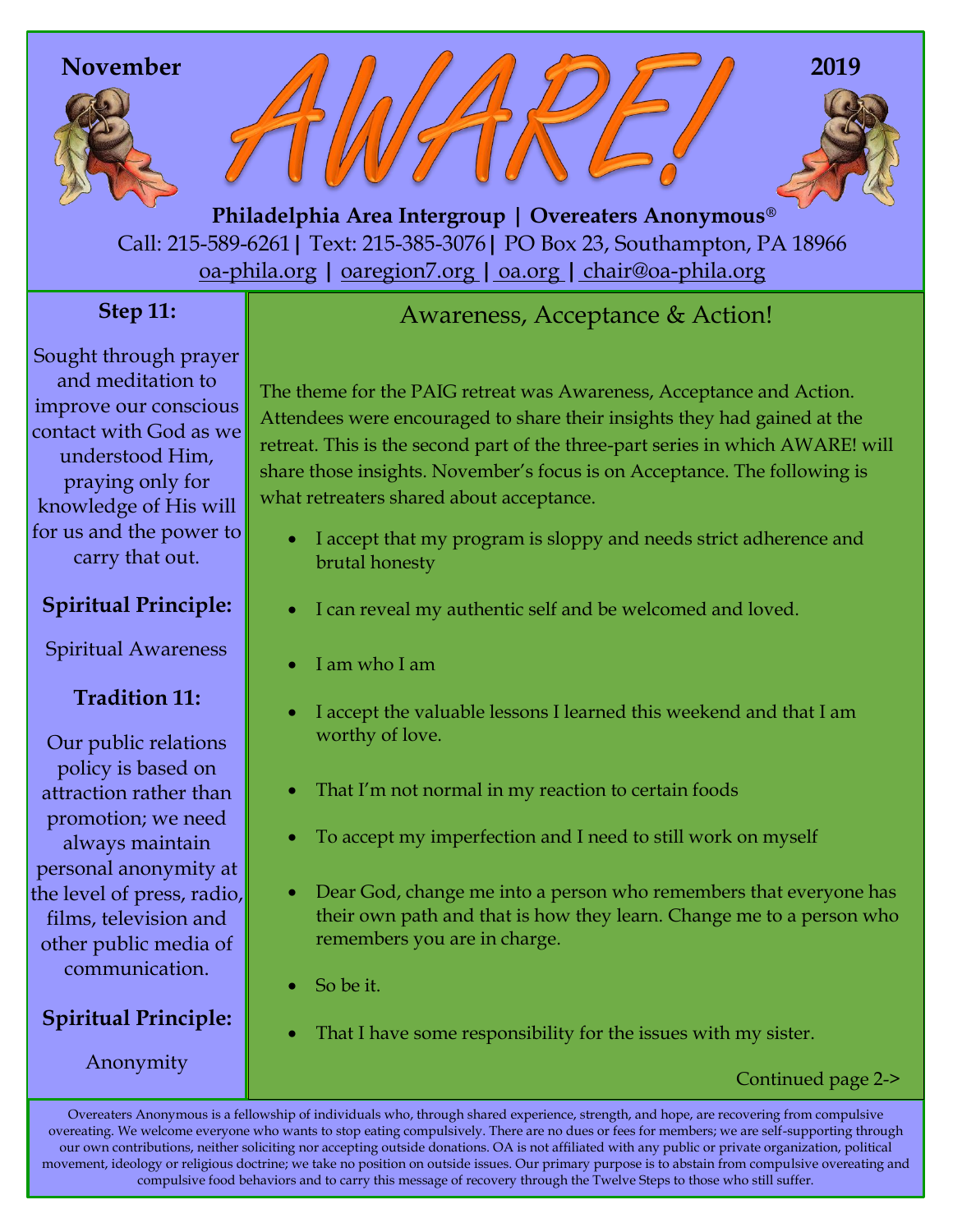

# What's Happening!



**PHILADELPHIA AREA INTERGROUP MEETINGS**: Starting in January 2020 there will be a new time and location: First Wednesdays 7:15 to 8:45pm at Upper Moreland Library, 109 Park Avenue, Willow Grove, PA 19090. (January Meeting is scheduled for Jan 8, 2020, due to New Year's Day holiday.)

**Acceptance, continued from page 1:**  $\overline{a}$  **International Day Experience (IDEA)** November 16, and 17th

- All things, all of us, will/must pass.
- Awareness of my own resistance, barriers, areas of secrecy. Acknowledging that God is the God of the ugly areas. And to take action to give those areas to him.
- I am learning to accept that feelings the feelings is a good thing. And that your feelings are not going to kill you! This week I am starting to accept that crying is NOT a sign of weakness. I am learning to accept that I DO have a voice. And that I really do want to talk and be with people instead of isolating.
- Being grateful for my body, just the way it is. With this beautiful body I can: walk, run, dance, climb, bend, sit on the floor, tie my shoes, play, etc. Thank you, my body, for being so wonderful to me.
- ACCEPTANCE DOESN'T NEED TO BE NEGATIVE.
- Although my will is to hold a different position in my job, I accept that the will of my Higher Power is for me to be doing exactly the job I currently have.
- Last year I attended a party and when I approached the buffet, I looked for what I could have- what a change of perspective. What a blessing not to focus on self-pity and what I can't have.
- I don't have to change others, only myself.

Stay tuned next month to hear what retreaters learned about Action!

International Day of Experiencing Abstinence (IDEA) DAY is November 16<sup>th</sup> and 17<sup>th</sup>!

#### **WSO NEWS**

Save the Date: The 60<sup>th</sup> OA Birthday Party Weekend Celebration: January 17-19th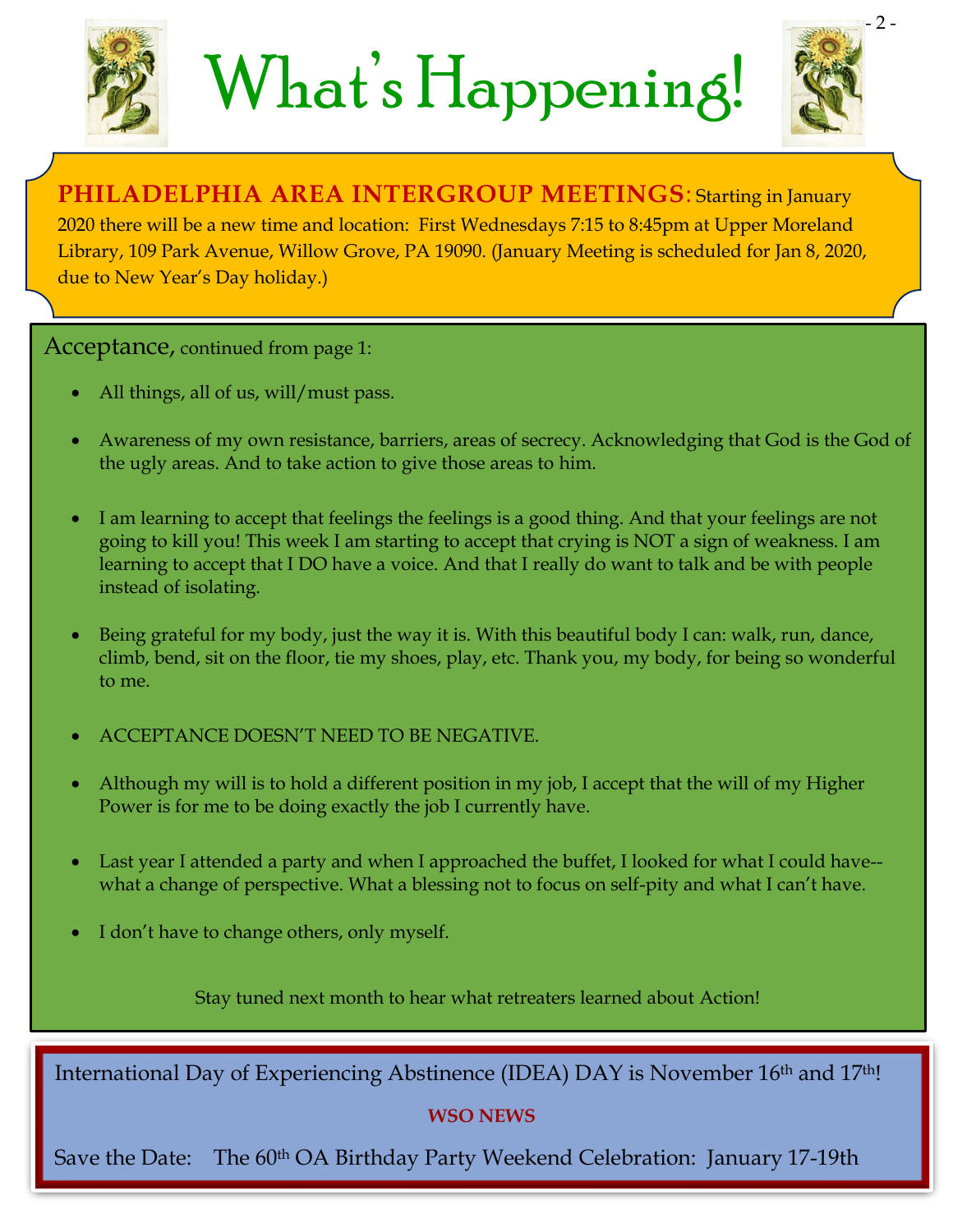| <b>Hoping to connect to another OAer?</b><br>$\mathbf{\hat{z}}$ = a potential phone sponsor, $\odot$ = a willing ear, and $\mathbf{\Xi}$ = an email contact! |                                                                                                                                                                                                                                                                                                                   |                      |                                                                                                                                                    |                                                                                                                                                           |                         |
|--------------------------------------------------------------------------------------------------------------------------------------------------------------|-------------------------------------------------------------------------------------------------------------------------------------------------------------------------------------------------------------------------------------------------------------------------------------------------------------------|----------------------|----------------------------------------------------------------------------------------------------------------------------------------------------|-----------------------------------------------------------------------------------------------------------------------------------------------------------|-------------------------|
|                                                                                                                                                              | Name                                                                                                                                                                                                                                                                                                              | <b>Service</b>       | Phone                                                                                                                                              | Email                                                                                                                                                     | When?                   |
|                                                                                                                                                              | Judy R.                                                                                                                                                                                                                                                                                                           | $\mathbf{E} + \odot$ | 215-603-1854                                                                                                                                       | n/a                                                                                                                                                       | 11am - 8 pm, Tu. - Sun. |
|                                                                                                                                                              | Kate V.                                                                                                                                                                                                                                                                                                           | ☎+☺+圓                | 215-350-4443                                                                                                                                       | kvalesky73@comcast.net                                                                                                                                    | Whenever                |
|                                                                                                                                                              | Linda J.                                                                                                                                                                                                                                                                                                          | $\mathbf{r}$         | 215-663-9644                                                                                                                                       | n/a                                                                                                                                                       | $6pm - 9pm$             |
|                                                                                                                                                              | Rick M.                                                                                                                                                                                                                                                                                                           | 雷                    | 215-785-5630                                                                                                                                       | Rickam1@Verizon.net                                                                                                                                       | 11am to 10pm            |
|                                                                                                                                                              | Celeste S.                                                                                                                                                                                                                                                                                                        | 晨                    | n/a                                                                                                                                                | celeste.schor@gmail.com                                                                                                                                   | Whenever                |
|                                                                                                                                                              | Sue                                                                                                                                                                                                                                                                                                               | 鳳                    | n/a                                                                                                                                                | Sac123058@comcast.net                                                                                                                                     | Whenever                |
|                                                                                                                                                              | Jeff S.                                                                                                                                                                                                                                                                                                           | 雷口                   | 609-610-6193                                                                                                                                       | stoolmanjackson@yahoo.com                                                                                                                                 | $10am - 9pm$            |
|                                                                                                                                                              | <b>All Are Welcome</b><br><b>To Our Annual</b><br><b>Thanksgiving Day OA</b><br>Thank-a-Thon<br><b>2 Speakers &amp; Sharing</b><br><b>7<sup>th</sup> Tradition Basket</b><br><b>November 28, 2019</b><br>$9:00 - 10:30$ am<br>St. Thomas Aquinas Church<br>601 Bristol Pike<br>Croydon, PA 19021<br>Sponsored by: |                      | "GRATITUI<br>THURSDAY, NOVEMBER 28, 2019<br>9:00 - 9:30 AM - Fellowship<br>9:30 - 11:30 AM - Meeting<br>- Speakers<br>- Ask-It Basket<br>- Sharing | <b>Overeaters Anonymous Workshop</b><br>$9:00 - 11:30$ AM<br>Coffee / Tea / Water<br>50:50 Raffle<br><b>Free Babysitting</b><br>7 <sup>th</sup> Tradition |                         |

# More Thanksgiving Day Updates!

**Tuesday Night OA Meeting** 

Contact: Rob L. 267.264.9544

The following Thursday meetings will be CLOSED:

10am Levittown

10 am Doylestown

5:30 pm Center City (Rittenhouse)

7pm Wyndmoor (may have phone meeting)

7pm Southampton

Penndel, PA 19047 There are Phone marathons all day 712-432-5200, ID 4285115#

#### LOOKING AHEAD January 6, 2020

Q'town Exit 44. Questions?<br>Call Dianne F. (215) 882-2122

West Swamp Mennonite Church Easy access off PA Trpk I-476,

2501 Allentown Road<br>Quakertown, PA 18951

- 3 -

Monday Night Penndel Meeting presents "The Gift of Abstinence"



Contact: Bill A. 215-287-9013

Redeemer Lutheran Church 246 Hulmeville Ave (at Woodland Ave)